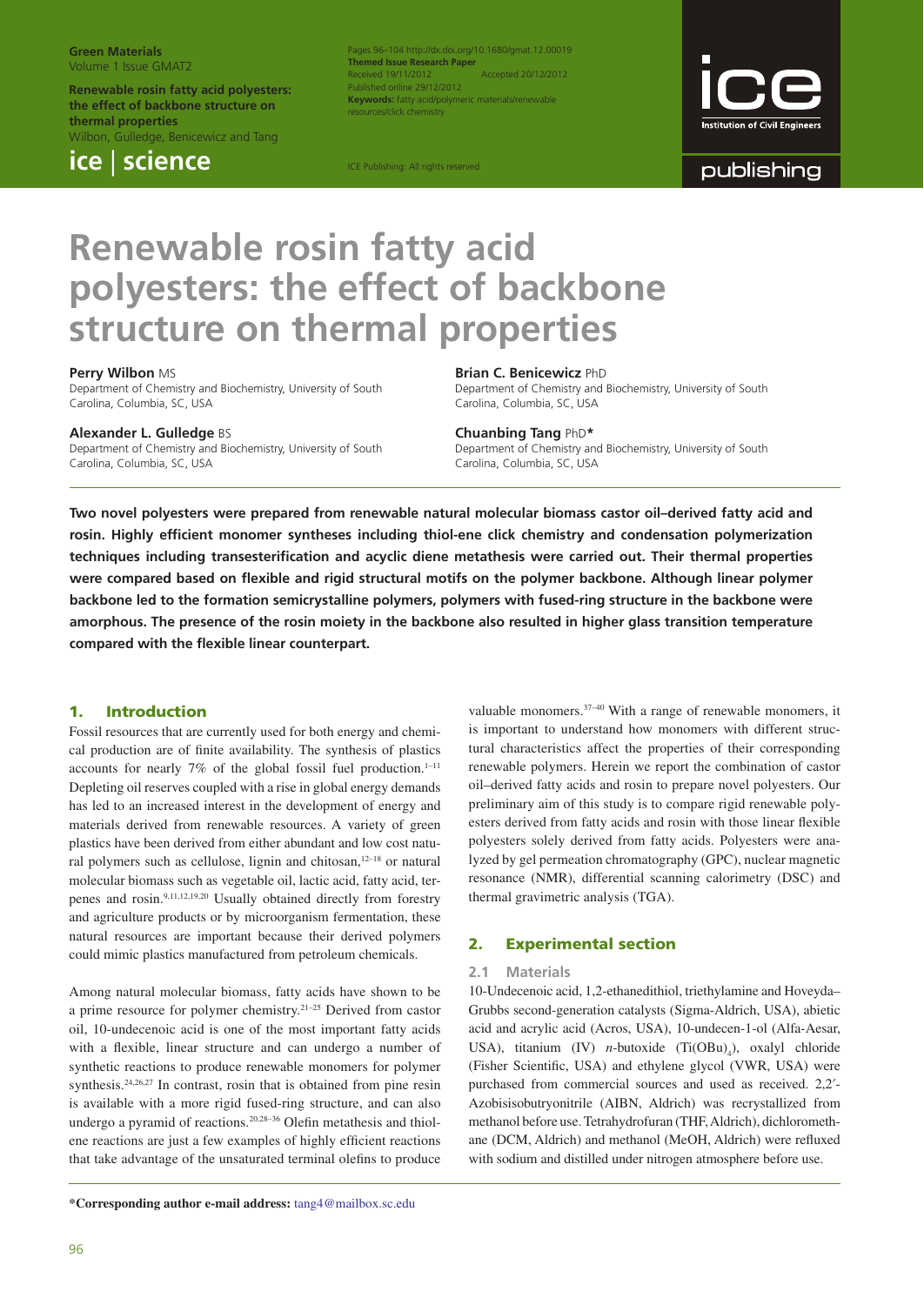## **2.2 Characterization**

1 H-NMR spectra were recorded on Brucker ARX300 and ARX400 spectrometers. The chemical shifts were recorded in ppm  $(\delta)$  relative to tetramethylsilane. GPC was performed at room temperature on a Varian system equipped with a Varian 390-LC multi detector and a Varian 290 pump injection module. The columns were PLgel MIXED-BLS (300  $\times$  7.5 mm, with capability to characterize molecular weight in the range of 500 to 10 000 000 g/mol) from Polymer Laboratories. HPLC-grade THF was used as eluent at a flow rate of 1 ml/min. Samples were filtered over a microfilter with pore size of 0·2 μm (Nylon, Millex-HN 13 mm Syringes Filters, Millipore, USA). GPC was calibrated using polystyrene as standards. Fourier transform infrared spectrometry (FTIR) was conducted on a Shimadzu 8400 FTIR spectrometer. Thermal transitions were recorded using DSC on a TA Q200 calorimeter in a temperature range from −70 to 100°C at a heating rate of 10°C/min under continuous nitrogen flow. All the data were collected during the second heating process after cooling at 10°C min−1 from 100°C. The average sample mass was about 5 mg, and the nitrogen flow rate was 50 ml/min. TGA was operated on a TGA Q500 apparatus (TA instruments), ramping from 30 to 600°C at a rate of 10°C/min, and maintained at  $600^{\circ}$ C for 5 min under nitrogen gas at a flow rate of 100 ml/min.

# **2.3 Synthesis of 6,6**′**-(ethane-1,2 diylbis(sulfanediyl))dihexanoic acid**

To a 50 ml round bottom flask, 10-undecenoic acid (20.00 g,  $1.09 \times 10^{-1}$  mol), 1,2-ethanedithiol (3.0 ml,  $3.62 \times 10^{-2}$  mol) and AIBN (40 mg,  $2.47 \times 10^{-4}$  mol) were added. While under a continuous flow of nitrogen, the flask was placed into a preheated oil bath set at 80°C. After 12 h the reaction was stopped and a white solid was observed. The final product was then recrystallized from THF and a white crystalline material (86% yield) was obtained. Mp 115°C; <sup>1</sup>H-NMR (300 MHz, DM F-*d*<sub>7</sub>, δ): 2·9–3·0 (s, -*SCH2*-); 2·7–2·8 (t, -*CH2S-*); 2·4–2·5 (t, -*CH2*CO), 1·3–1·8 (broad, -*CH2CH2CH2-*). IR (neat): 3400–300 cm−1 (OH stretching); 3020–2820 cm−1 (CH stretching); 1720–1690 cm−1 (C=O stretching).

# **2.4 Synthesis of diester monomer dimethyl 6,6**′**- (ethane-1,2-diylbis(sulfanediyl))dihexanoate**

A solution of 6,6′-(ethane-1,2-diylbis(sulfanediyl))dihexanoic acid (33.90 g,  $7.32 \times 10^{-2}$  mol) in THF (200 ml) was introduced into a round bottom flask under nitrogen. Oxalyl chloride (20 ml, 2·30 ×  $10^{-1}$  mol) was slowly added to the above mixture at  $0^{\circ}$ C for 1 h. The mixture was allowed to react for 24 h at room temperature. After 24 h, the solvent and any unreacted oxalyl chloride were removed by vacuum distillation. The product was dissolved in THF (50 ml) and placed in a round bottom flask under nitrogen. A second mixture composed of triethylamine (25 ml,  $1.79 \times 10^{-1}$  mol), methanol  $(15 \text{ ml}, 3.71 \times 10^{-1} \text{ mol})$  and THF (300 ml) was placed in a separate round bottom flask under nitrogen. The diacid solution was

slowly added to this mixture at 0°C for 1 h. The reaction was run at room temperature for 24 h. The flask was opened and the final product was precipitated in MeOH as an off white crystalline material (92% yield). Mp 59°C; <sup>1</sup>H-NMR (300 MHz, CDCl<sub>3</sub>, δ): 3·6–3·7 (s, CH3O-); 2·9–3·0 (s, -*SCH2*-); 2·7–2·8 (t, -*CH2S-*); 2·4–2·5 (t, -*CH2*CO), 1·3–1·8 (broad, -*CH2CH2CH2-*). IR (neat): 3020–2820 cm−1 (CH stretching); 1720–1690 cm−1 (C=O stretching).

# **2.5 Synthesis of fatty acid– and rosin-based monomer**

Acrylopimaric acid (APA) was synthesized according to the literature.<sup>30</sup> APA (2.5g,  $6.67 \times 10^{-3}$  mol) was mixed with THF (50 ml) and introduced into a round bottom flask under nitrogen. Oxalyl chloride (2.3 ml,  $2.70 \times 10^{-2}$  mol) was slowly added to the above mixture at 0°C for 1 h. The mixture was allowed to react for 24 h at room temperature. After 24 h, the solvent and any unreacted oxalyl chloride were removed by vacuum distillation. The product was dissolved in THF (50 ml) and placed in a round bottom flask under nitrogen. A second mixture composed of triethylamine (2·2 ml,  $1.58 \times 10^{-2}$  mol), 10-undecen-1-ol (5.5 ml,  $2.75 \times 10^{-2}$  mol) and THF (50 ml) was placed in a separate round bottom flask under nitrogen. The APA solution was slowly added to this mixture at 0°C for 1 h. The reaction was run at room temperature for 24 h. The monomer was purified by silica gel column chromatography (7:1 hexane: diethyl ether) to yield a colorless liquid (44% yield). <sup>1</sup>H-NMR (300 MHz, CDCl<sub>3</sub>, δ): 5·7–5·8 (s, -*CHCH2*-); 5·2–5·3 (s, -*CCH*-); 4·8–5·0 (d, *CH2CH-*); 3·8–4·0 (d, -*CH2*O), 2·4–2·5(s, -*CHCOO-*); 2·4–2·2 (s, *-CHC-*); 1·9–2·0(s, -*CH2CH-*). 0·6–1·8 (broad, -*CH2CH2CH2-*). IR (neat): 3080–3040 cm−1 (CH alkene stretching); 3020–2820 cm<sup>-1</sup> (CH stretching); 1720–1690 cm<sup>-1</sup> (C=O stretching) 1640–1660 cm−1 (C=C stretching); 1130–1190 cm−1 (C−O stretching).

#### **2.6 Melt polymerization of diester monomer**

Before polymerization, the diester monomer was dried at 80°C for 2 h. The diester (8.08 g,  $1.65 \times 10^{-2}$  mol), ethylene glycol (1.09 g,  $1.76 \times 10^{-2}$  mol) and Ti(OBu)<sub>4</sub> (12.0 mg,  $3.53 \times 10^{-5}$  mol) were placed in a three-neck round bottom flask. The flask was then equipped with a distillation arm, a nitrogen outlet and a stir rod. The stir rod was attached to an overhead mechanical stirrer and the stir rate was maintained at 60 rpm for the duration of the polymerization. A vacuum pump was connected to the distillation and several nitrogen purges were conducted using a Firestone valve. Once the reaction vessel had been purged, temperature was slowly increased until the monomers melted. A vacuum was applied and gradually increased throughout the polymerization until a final vacuum of 25-mm Hg was reached. Temperature was gradually increased throughout the reaction until a final temperature of 200°C was obtained. At this point, the reaction was stopped and the polymer solution was allowed to slowly cool to room temperature. The polymer was then dissolved in DCM and precipitated into MeOH. <sup>1</sup>H-NMR (300 MHz, CDCl<sub>3</sub>, δ): 4·2–4·4 (s, -CH2O-);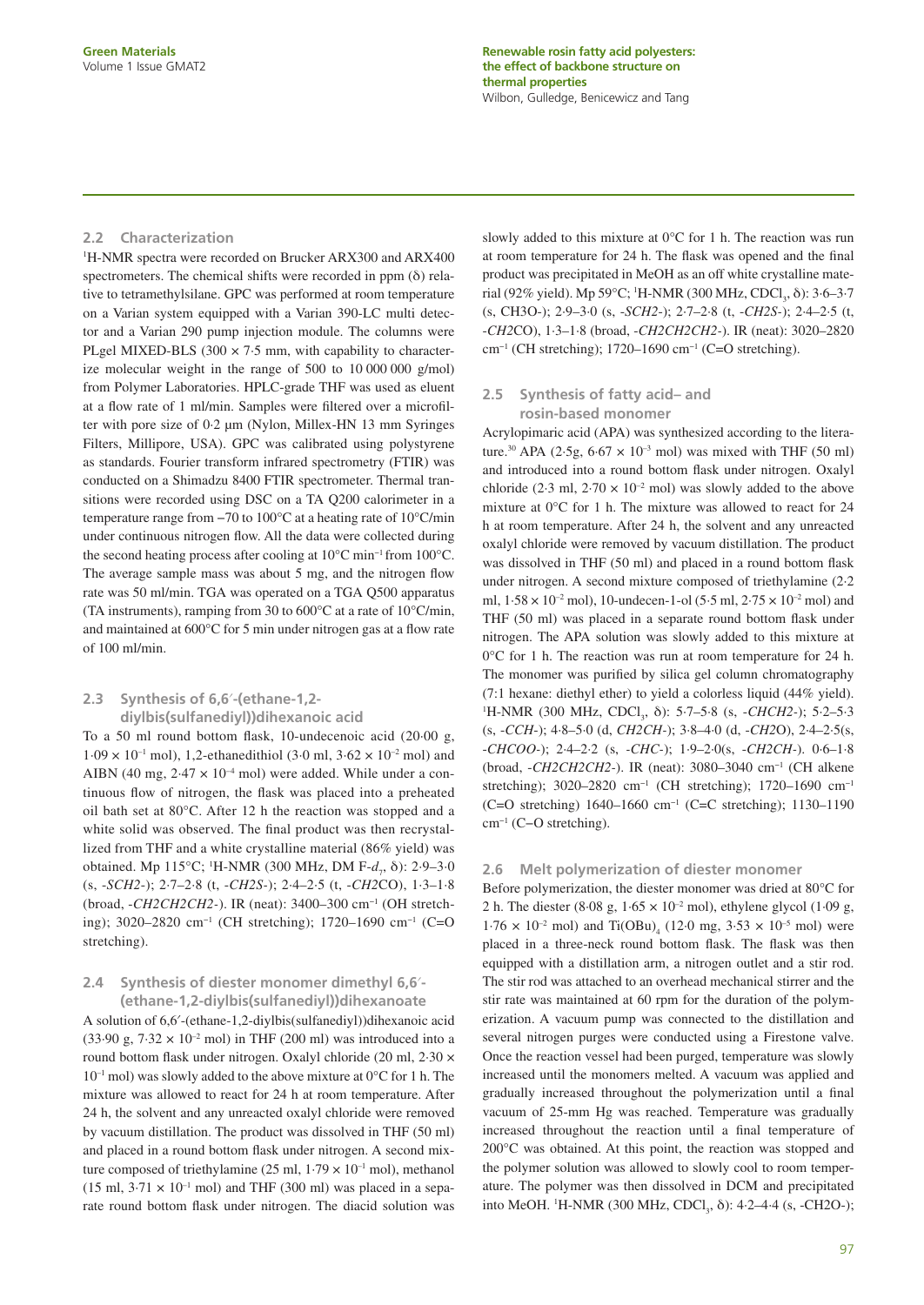2·7–2·8 (s, -*SCH2*-); 2·4–2·6 (t, -*CH2S-*); 2·3–2·4 (t, -*CH2*CO), 1·3–1·8 (broad, -*CH2CH2CH2-*).

# **2.7 ADMET polymerization of rosin-fatty acid monomer**

Rosin fatty acid monomer (0.2 g,  $2.95 \times 10^{-4}$  mol) was placed in a round bottom flask and purged with nitrogen for 10 min. Hoveyda-Grubbs catalyst (2.3 mg,  $3.67 \times 10^{-6}$  mol) was added to the flask and the temperature was raised to 80°C while under a constant flow of nitrogen. After 1 h, a 5 ml solution of ethyl vinyl ether in THF was added to the flask. The final polymer was obtained by precipitating in cold methanol. <sup>1</sup>H-NMR (300 MHz, CDCl<sub>3</sub>,  $\delta$ ): 5·2–5·5 (d, *-CHCH2-*); 3·9–4·1 (s, -*CH2O*-); 2·4–2·5(s, -*CHCOO-*); 2·4–2·2 (s, *-CHC-*); 0·6–2·1 (broad, -*CH2CH2CH2-*).

# **3. Results and discussion**

**3.1 Synthesis and polymerization of diester monomer**

Scheme 1 shows the synthesis of castor oil–derived fatty acid– based monomer. The radical addition of thiols to terminal alkenes is a well-established and efficient click reaction.<sup>41</sup> Using a slight excess of fatty acid to thiol, the intermediate diacid was obtained in high yield (86%) after recrystallization. The diacid was further converted to a diester by esterification with methanol.

The monomer was characterized by <sup>1</sup>H-NMR spectroscopy, as shown in Figure 1. The disappearance of the terminal alkene peaks confirmed a high conversion of alkene to thioether. In adddition, the emergence of the thioether peaks at 2·5 and 2·7 ppm further indicated that the click reaction was highly efficient. The esterification of the diacid with excess MeOH produced the final diester monomer in high yield (92%) after recrystallization. The emergence of the methyl ester peak at 3·7 ppm was an indication of successful esterification.

The next step was to polymerize the diester monomer as shown in Scheme 1. Meier *et al*. polymerized vegetable oil based monomers by condensation polymerization.39,42,43 In the current work, ethylene glycol was chosen as a comonomer in order to produce polyesters by condensation polymerization. The catalyst utilized for the polymerization was  $Ti(OBu)_{4}$  due to its commercial availability and high efficiency in polymerizing aliphatic polyesters.<sup>44</sup> The amount of catalyst was varied from 2 mol% to 4 mol%, while the 2 mol% produced the best results. <sup>1</sup>H-NMR analysis of the final polymers, shown in Figure 2, confirmed the successful polymerization, as indicated by the disappearance of the methoxy peak at 3·7 ppm and the appearance of the ethyl ester peak at 4·2 ppm. The number average molecular weights  $(M_n)$  of the polyesters were between 7000–26 000 g/mol, depending on the molar ratio of starting monomers (Figure 3). These polyesters were solid materials and had color ranging from light brown for the



**Scheme 1.** Synthesis and polymerization of castor oil–derived–based monomer.

low molecular weight to black for the high molecular weight. The color of the polymers is most likely because of the presence of the titanium based catalyst.

# **3.2 Synthesis and polymerization of rosin fatty acid–based monomer**

Scheme 2 shows synthesis of a diene monomer derived from fatty acid and rosin. APA was synthesized and purified according to the literature.<sup>30</sup> The esterification reaction between the diacid and the unsaturated fatty alcohol was confirmed by <sup>1</sup>H-NMR (Figure 4**)**. The disappearance of the –OH peak at 3·6 ppm and the emergence of a new ester peak around 4·0 ppm as well as the vinyl protons at  $4.9$  and  $5.8$  ppm indicated the successful esterification. Acyclic diene metathesis (ADMET) polymerization was used to prepare polymers.21,22,24,25 Both Grubbs second generation and Hoveyda–Grubbs second generation catalysts were used; however, the Hoveyda–Grubbs catalyst provided better results, including fast reactions and higher molecular weight. As shown in Figure 4, <sup>1</sup>H-NMR spectrum of the final polymer displayed a loss of the terminal alkene peak at 4·9 ppm, which was expected for an ADMET polymerization. The final polymer was a dark brown, sticky material with a molecular weight that varied from 4000 to 9200 g/mol, depending on the monomer to catalyst ratio (Figure 3).

# **3.3 Thermal properties of polyesters**

DSC was used to examine the thermal properties of polymers with linear flexible backbone and polymers with bulky fused-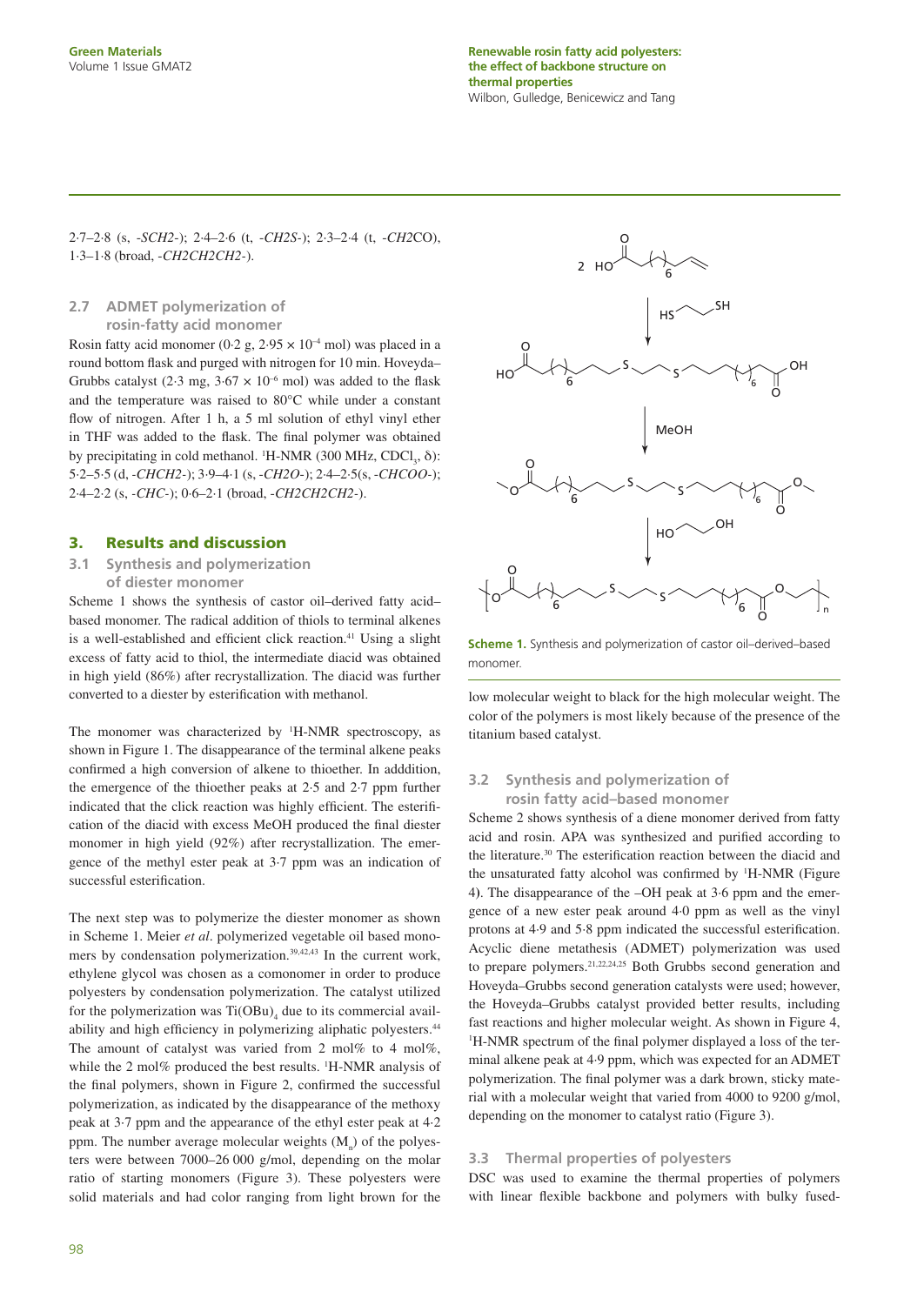

**Figure 1.1** H-NMR spectra of 10-undecenoic acid and dimethyl 6,6′- (ethane-1,2-diylbis(sulfanediyl))dihexanoate monomer. NMR, nuclear magnetic resonance.



**Figure 2.** <sup>1</sup>H-NMR spectrum of fatty acid–based polymer. NMR, nuclear magnetic resonance.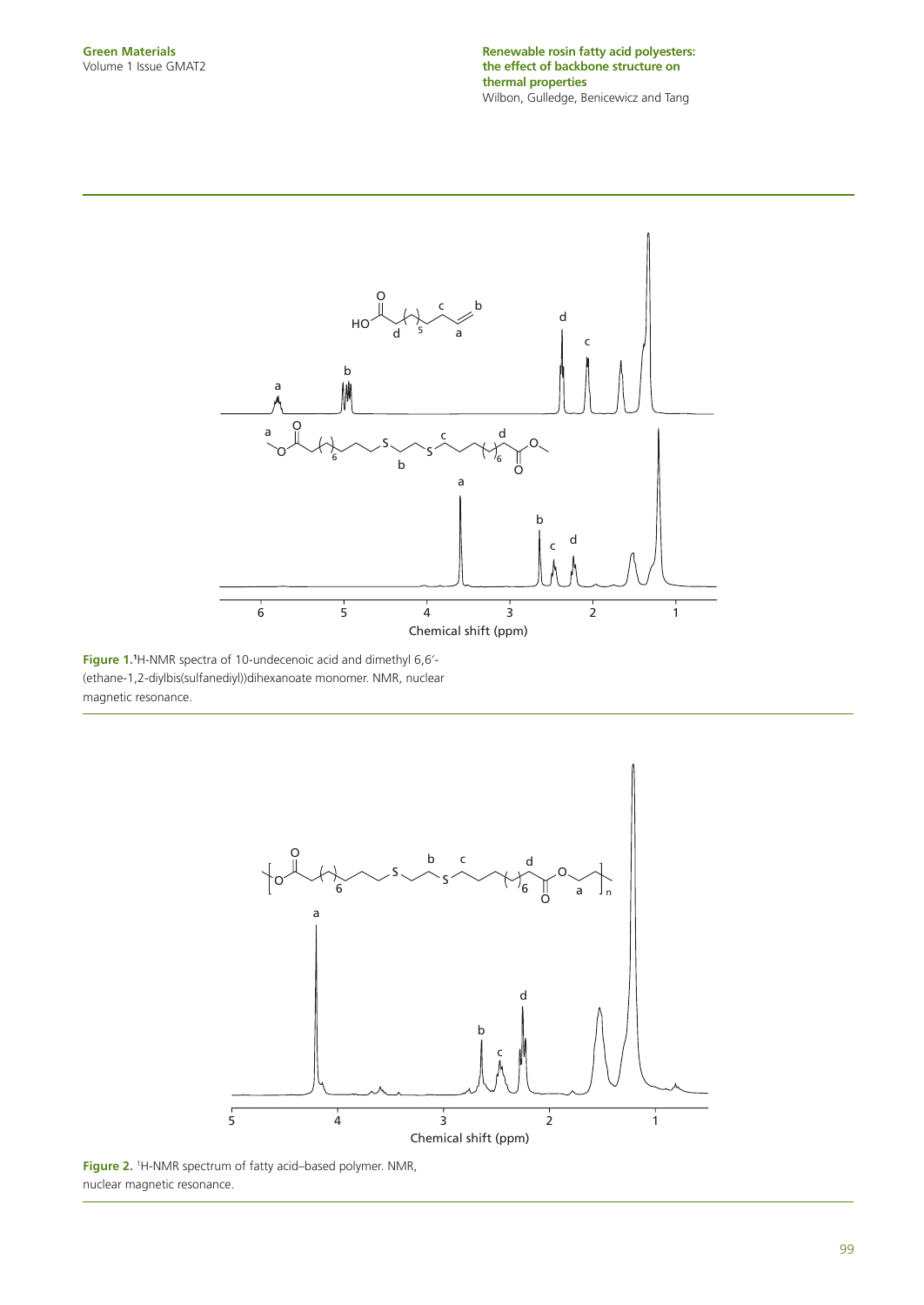

**Figure 3.** GPC traces of caster oil–derived polyesters and rosin fatty acid–based polyesters. GPC, gel permeation chromatography.



**Scheme 2.** Synthesis and polymerization of rosin fatty acid–based monomer.

ring backbone. As shown in Figure 5, three endothermic melting point  $(T_m)$  in the range of 30–70°C was observed for linear flexible polyesters. The presence of the  $T_m$  observed indicated the polyesters derived from castor oil are semicrystalline. This is consistent with previous reports.<sup>42,43</sup> However, for the rosin fatty acid-based polyesters, DSC analysis revealed no melting transitions. The lack of melting transitions for these polyesters indicated that they are amorphous polymers. Our work suggested that the bulky fusedring rosin moiety disrupts the packing of the linear alkyl group in the backbone, resulting in amorphous polymers. The glass transition temperatures ( $T_g$ ) at  $-5^{\circ}$ C were observed for the rosin fatty acid polyesters. Although no clear  $T<sub>g</sub>$  was observed for linear

castor oil–derived polyesters, Meier *et al*. reported a  $T<sub>g</sub>$  as low as −68°C for a branched polyester with the arm chains similar to our polymers. The sharp difference between these two polyesters indicated that the rotation barrier of bulky rosin moiety significantly increases the  $T_{g}$ .

TGA for the castor oil–based polyesters displayed thermal stability up to ~250°C, above which rapid thermal degradation was observed, as shown in Figure 6. TGA of the more rigid rosin fatty acid–based polyesters showed thermal stability up to ~300°C. This may indicate that thermal stability of polyesters can be increased by including more rigid naturally occurring structures. The thermal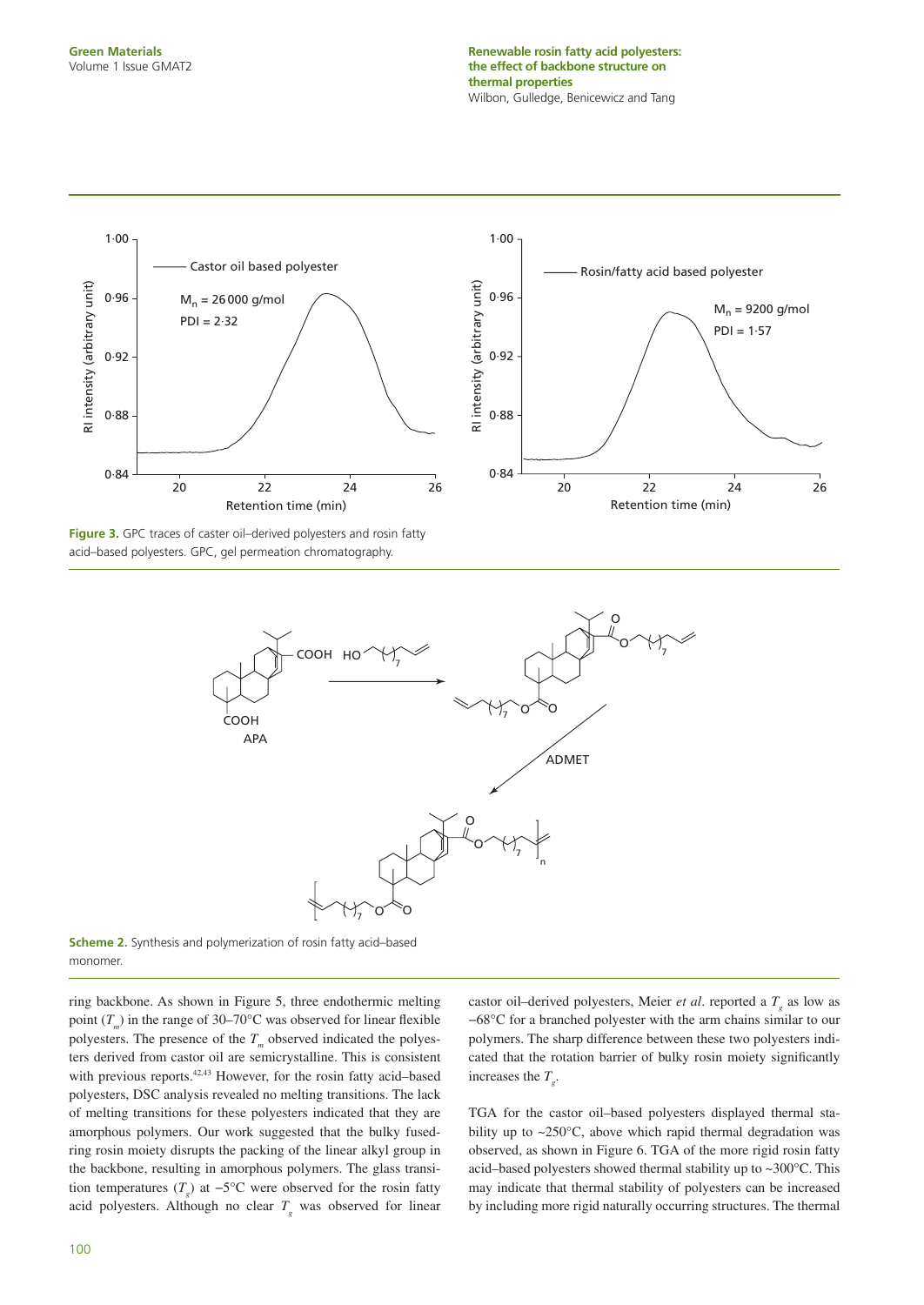**Renewable rosin fatty acid polyesters: the effect of backbone structure on thermal properties** Wilbon, Gulledge, Benicewicz and Tang



**Figure 4.** <sup>1</sup>H-NMR spectra of rosin fatty acid monomer and polyester. NMR, nuclear magnetic resonance.



**Figure 5.** DSC thermograms (second heating cycle) of polyesters: (left) castor oil–based polymer (M<sub>n</sub> = 26 000 g/mol); (right) rosin fatty acid–based polymer (M<sub>n</sub> = 9200 g/mol). DSC, differential scanning calorimetry.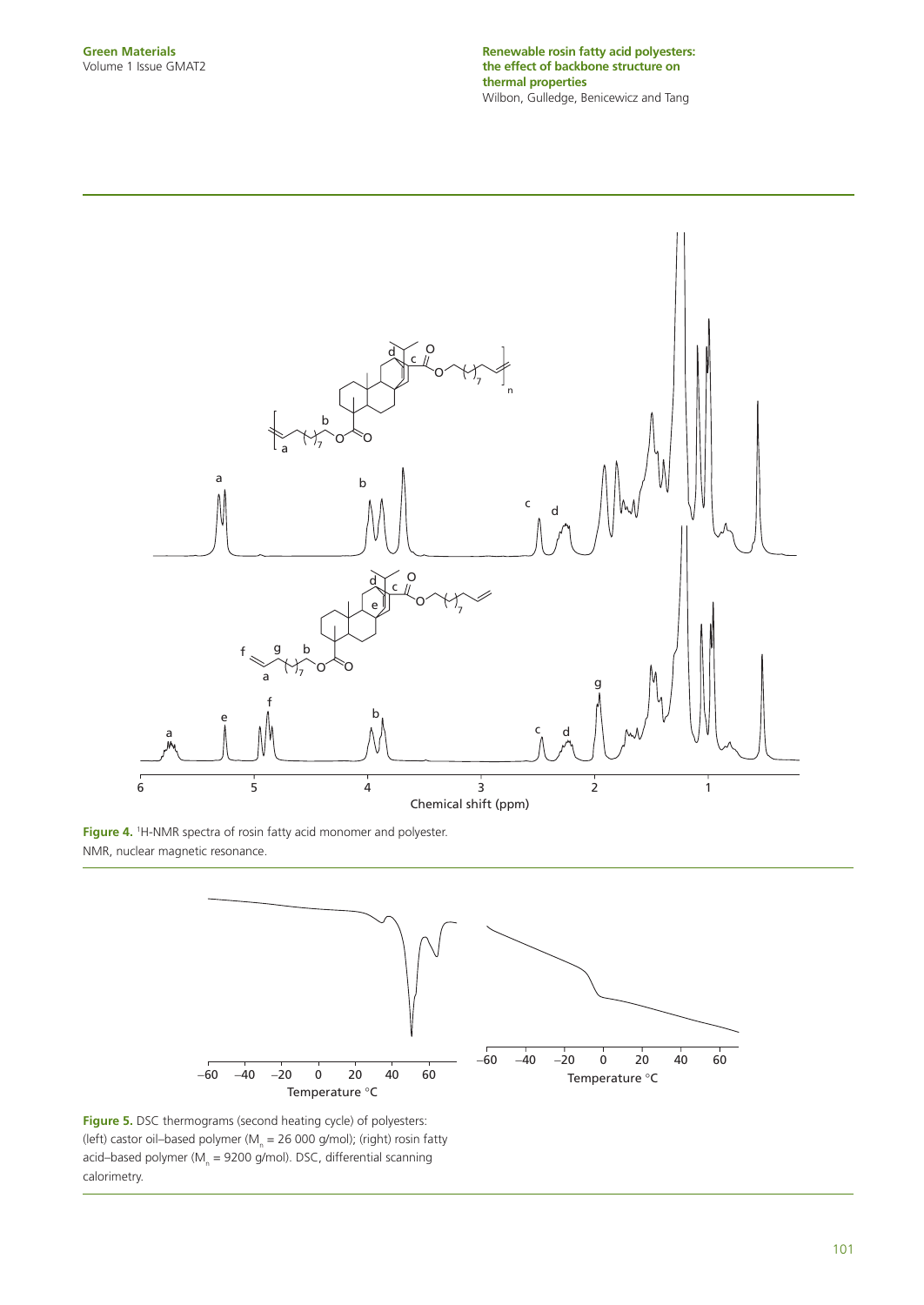

**Figure 6.** TGA thermograms of polyesters (left) castor oil–based polymer ( $M_n$  = 26 000 g/mol) and (right) rosin fatty acid–based polymer (M<sub>n</sub> = 9200 g/mol). TGA, thermal gravimetric analysis.

|                                   | $M_{n}$ (g/mol) |                |                | d <sub>5</sub>  | d10             |
|-----------------------------------|-----------------|----------------|----------------|-----------------|-----------------|
| Castor oil-based polyesters       | 26 000          | $50^{\circ}$ C | $N/A*$         | $249^{\circ}$ C | $264^{\circ}$ C |
| Rosin fatty acid-based polyesters | 9200            | N/A            | $-5^{\circ}$ C | $303^{\circ}$ C | $331^{\circ}$ C |

*\**Implies that this is typically observed for fatty acid–based polyesters.  $T_{\text{ds}}$ : Temperature at 5% weight loss;  $T_{\text{d10}}$ : Temperature at 10% weight loss.

Table 1. Properties measured for vegetable oil- and castor oil-based polymers.

properties obtained for both castor oil and rosin fatty acid–based polyesters are summarized in Table 1.

# **4. Conclusion**

In conclusion, we developed a method for the conversion of naturally occurring castor oil–derived fatty acids and rosin into useful monomers for the preparation of polyesters. Thiol-ene chemistry was used for the castor oil based monomer synthesis with high yield. The resultant flexible castor oil-based polyesters prepared by condensation polymerization are semicrystalline polymers with moderate molecular weights. A more rigid rosin fatty acid–based monomer was synthesized in high yield and subsequently polymerized by ADMET technique. In contrast, these polyesters are completely amorphous with higher glass transition temperature and increased thermal stability. The incorporation of rigid natural biomass with linear flexible molecules could lead to polymers with different thermal properties, expanding potential applications for fatty acid–derived polymers.

# **Acknowledgements**

This study was supported by Department of Agriculture NIFA under the Award 2011-51160-31205 and National Science Foundation under the Award DMR-1252611.

## **REFERENCES**

- 1. The Technology Roadmap for Plant/Crop-Based Renewable Resources 2020: Renewables Vision 2020, Executive Steering Group, DOE and USDA, 1999.
- 2. US Biobased Products: Market Potential and Projections Through 2025: Office of the Chief Economist, Office of Energy Policy and New Uses, US Department of Agriculture, 2008.
- 3. Biermann, U.; Friedt, W.; Lang, S.; Lühs, W.; Machmüller, G.; Metzger, J.; Rüsch gen. Klaas, M.; Schäfer, H.; Schneider, M. New syntheses with oils and fats as renewable raw materials for the chemical industry. *Angewandte Chemie International Edition* **2000**, *39*, 2206−2224.
- 4. Okada, M. Chemical syntheses of biodegradable polymers. *Progress in Polymer Science* **2002**, *27*, 87–133.
- 5. Mecking, S. Nature or petrochemistry? Biologically degradable materials. *Angewandte Chemie International Edition* **2004**, *43*, 1078–1085.
- 6. Ragauskas, A.; Williams, C.; Davison, B.; Britovsek, G.; Cairney, J.; Eckert, C.; Frederick, W.; Hallett, J.; Leak, D.; Liotta, C.; Mielenz, J.; Murphy, R.; Templer, R.; Tschaplinski, T. The path forward for biofuels and biomaterials. *Science* **2006**, *311*, 484–489.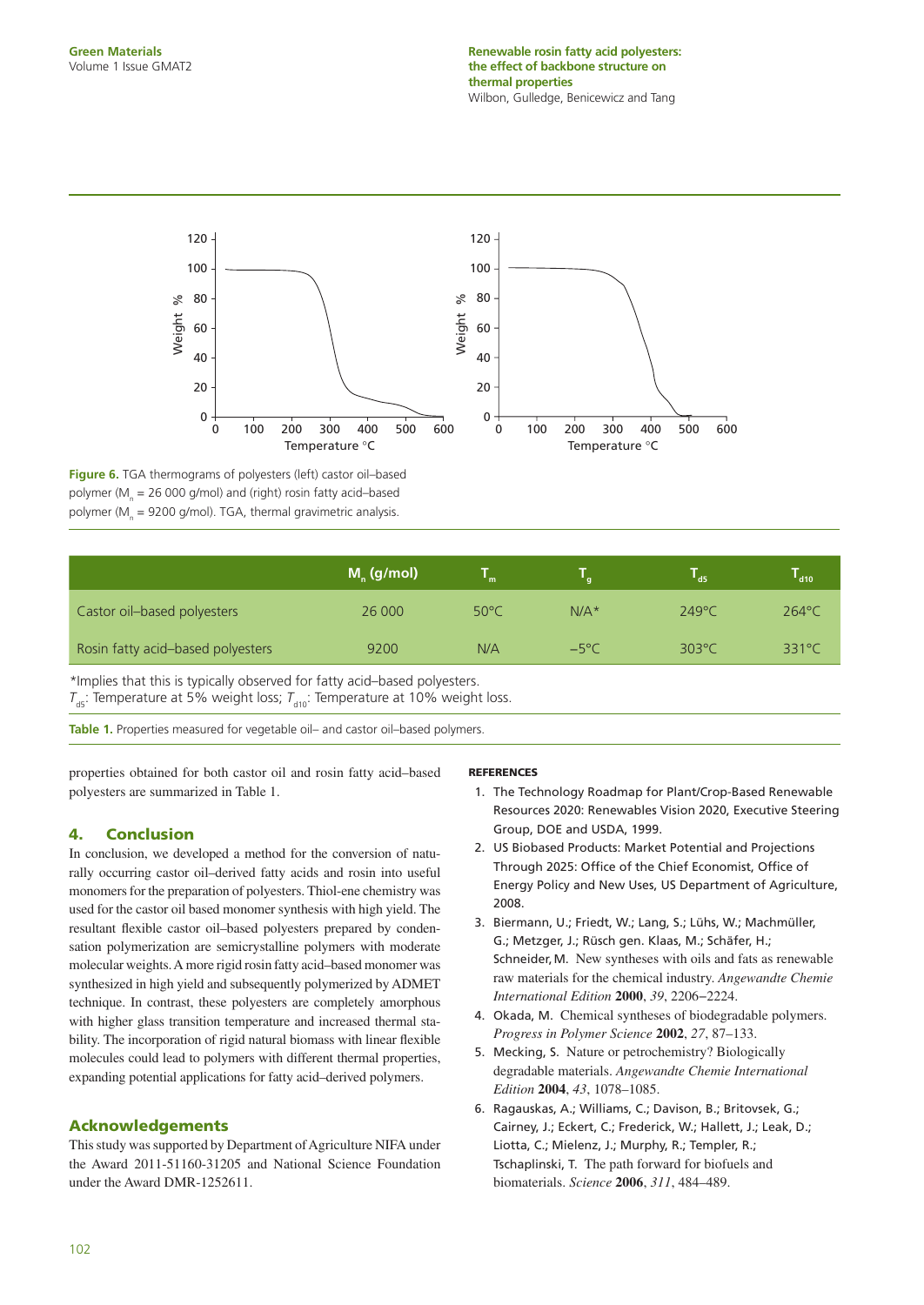- 7. Corma, A.; Iborra, S.; Velty, A. Chemical routes for the transformation of biomass into chemicals. *Chemical Reviews* **2007**, *107*, 2411–2502.
- 8. Dodds, D. R. G. Chemicals from biomass. *Science* **2007**, *318*, 1250–1251.
- 9. Williams, C.; Hillmyer, M. Polymers from renewable resources: a perspective for a special issue of polymer reviews. *Polymer Reviews* **2008**, *48*, 1–10.
- 10. Gandini, A. The irruption of polymers from renewable resources on the scene of macromolecular science and technology. *Green Chemistry* **2011**, *13*, 1061–1083.
- 11. Gandini, A. Monomers and macromonomers from renewable resources. In *Biocatalysis in Polymer Chemistry* (Loos, P. K. (ed.)). Weinheim: Wiley-VCH Verlag GmbH & Co., 2011, 1–33.
- 12. Espinosa, L.; Meier, M. Plant oils: the perfect renewable resource for polymer science? *European Polymer Journal* **2011**, *47*, 837–852.
- 13. Gandini, A. Polymers from renewable resources: a challenge for the future of macromolecular materials. *Macromolecules* **2008**, *41*, 9491–9504.
- 14. Kumar, M. N. V. R.; Muzzarelli, R. A. A.; Muzzarelli, C.; Sashiwa, H.; Domb, A. J. Chitosan chemistry and pharmaceutical perspectives. *Chemical Reviews* **2004**, *104*, 6017–6084.
- 15. Samir, M. A. S. A.; Alloin, F.; Dufresne, A. Review of recent research into cellulosic whiskers, their properties and their application in nanocomposite field. *Biomacromolecules* 2005, *6*, 612–626.
- 16. Kong, M.; Chen, X.; Xing, K.; Park H. Antimicrobial properties of chitosan and mode of action: a state of the art review. *International Journal of Food Microbiology* **2010**, *144*, 51–63.
- 17. Zakzeski, J.; Bruijnincx, P. C. A.; Jongerius, A. L.; Weckhuysen, B. M. The catalytic valorization of lignin for the production of renewable chemicals. *Chemical Reviews* **2010**, *110*, 3552–3599.
- 18. Rinaudo, M. Chitin and chitosan: properties and applications. *Progress in Polymer Science* **2006**, *31*, 603–632.
- 19. Meier, M.; Metzger, J.; Schubert, U. Plant oil renewable resources as green alternatives in polmyer science. *Chemical Society Reviews* **2007**, *36*, 1788–1802.
- 20. Zhang, J. *Rosin-based Chemicals and Polymers* (Zhang, J. (ed.)) Shawbury: Smithers Rapra, 2012.
- 21. Türünς, O.; Espinosa, L.; Meier, M. Renewable polyethylene mimics derived from castor oil. *Macromolecular Rapid Communication* **2011**, *32*, 1357–1361.
- 22. Türünς, O.; Meier, M. Thiol-ene vs. ADMET: a complementary approach to fatty acid-based biodergadable polymers. *Green Chemistry* **2011**, *13*, 314–320.
- 23. Meier, M. Metathesis with oleochemicals: new approaches for the utilization of plant oils as renewable resources in

polymer science. *Macromolecular Chemistry and Physics* **2009**, *210*, 1073–1079.

- 24. Kreye, O.; Tóth, T.; Meier, M. Poly-a, B-unsaturated aldehydes derived from castor oil via ADMET polymerization. *European Journal of Lipid Science and Technology* **2011**, *113*, 31–38.
- 25. Kreye, O.; Tóth, T.; Meier M. Copolymers derived from rapeseed derivatives via ADMET and thiol-ene addition. *European Polymer Journal* **2011**, *47*, 1804–1816.
- 26. Binder, R. G.; Applewhite, T. H.; Kohler, G. O.; Goldblatt, L. A. Chromatographie analysis of seed oils. Fatty acid composition of castor oil. *Journal of American Chemical Society* **1962**, *39*, 513–517.
- 27. Naughton, F. C. Production, chemistry, and commercial applications of various chemicals from castor oil. *Journal of American Chemical Society* **1974**, *51*, 65–71.
- 28. Silvestre, A. J. D.; Gandini, A. Rosin: major sources, properties and applications. In *Monomers, Polymers, and Composites from Renewable Resources* (Belgacem, M. N.; Gandini, A. (eds.)). Amsterdam: Elsevier, 2008, 67.
- 29. Wilbon, P.; Zheng, Y.; Yao, K.; Tang, C. Renewable rosin acid-degradable caprolactone block copolymers by atom transfer radical polymerization and ring-opening polymerization. *Macromolecules* **2010**, *43*, 8747–8754.
- 30. Bicu, I.; Mustata, F. Polymers from a levopimaric acidacrylic acid diels-alder adduct: synthesis and characterization. *Journal of Polymer Science Part A: Polymer Chemistry* **2007**, *45*, 5979–5990.
- 31. Bicu, I.; Mustata, F. A novel route for synthesizing ester and polyester frim the diels-alder adduct of levopimaric acid and acrylic acid. *European Polymer Journal* **2010**, *46*, 1316–1327.
- 32.Zheng, Y.; Yao, K.; Lee, J.; Chandler, D.; Wang, J.; Chunpeng, W.; Chu, F.; Tang, C. Well-defined renewable polymers derived from gum rosin. *Macromolecules* **2010**, *43*, 5922–5924.
- 33. Chen, Y.; Wilbon, P. A.; Chen, Y. P.; Zhou, J.; Nagarkatti, M.; Wang, C.; Chu, F.; Decho, A.; Tang, C. Amphipathic antibacterial agents using cationic methacrylic polymers with natural rosin as pendant group. *RSC Advances* **2012**, *2*, 10275–10282.
- 34. Wang, J.; Yao, K.; Korich, A.; Ma, S.; Ploehn, H.; Iovine, P.; Wang, C.; Chu, F.; Tang, C. Combining renewable gum rosin and ligin: towards hydrophobic polymer composites by controlled polymerization. *Journal of Polymer Science Part A: Polymer Chemistry* **2011**, *49*, 3728–3738.
- 35. Yao, K.; Wang, J.; Zheng, W.; Lee, J.; Wang, C.; Chu, F.; He, X.; Tang, C. Degradable rosin-ester-caprolactone graft copolymers. *Biomacromolecules* **2011**, *12*, 2171–2177.
- 36. Wang, J.; Yao, K.; Wilbon, P.; Wang, P.; Chu, F.; Tang, C. Rosin-derived polymers and their progress in controlled polymerization. In *Rosin-Based Chemicals and Polymers* (Zhang, J. (ed.)). Shawbury: Ismithers, 2012, 85–127.